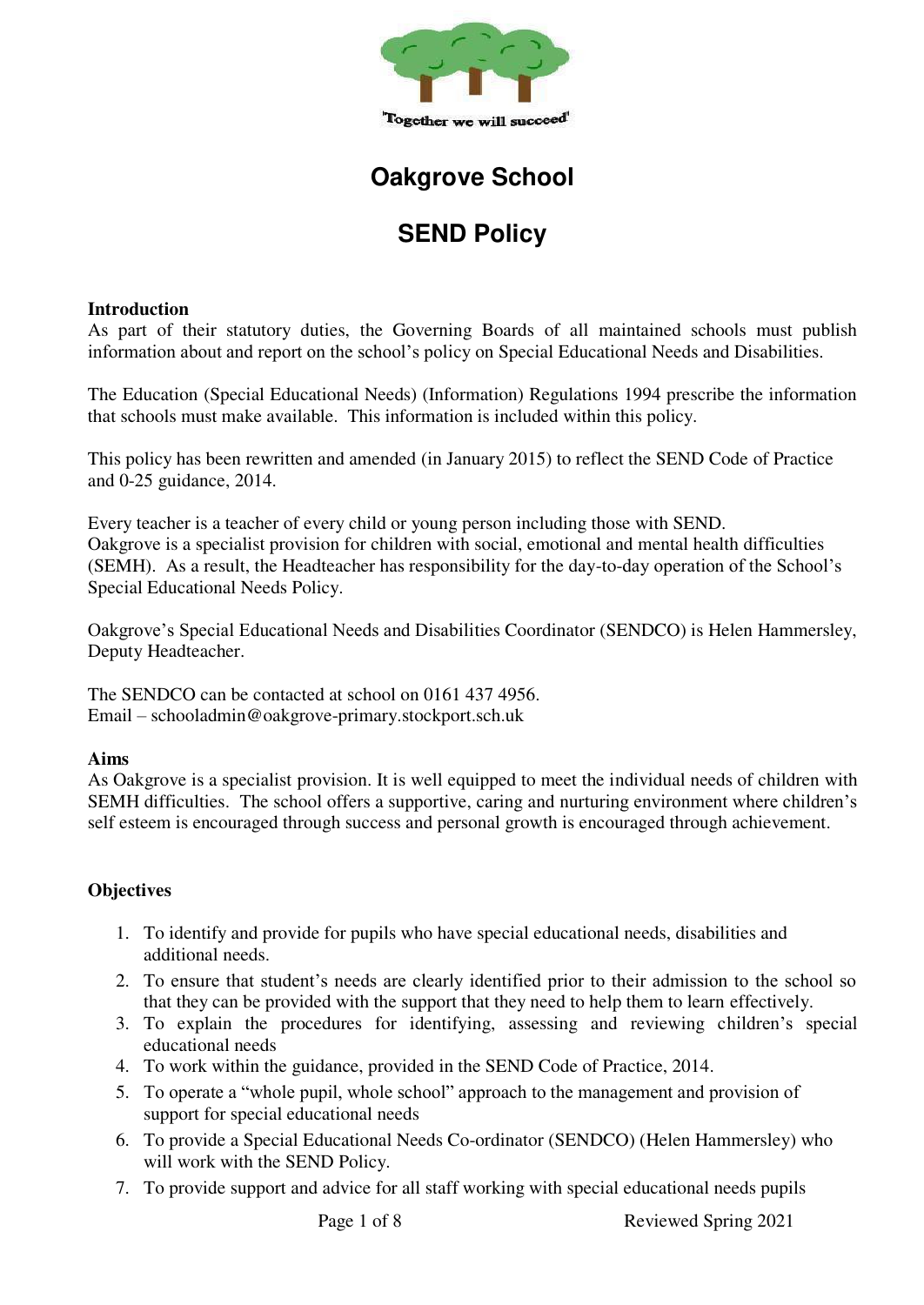- 8. To outline the range of services that may be available to children with special educational needs and disabilities (see Oakgrove's School Offer and Stockport's Local Offer)
- 9. To communicate how parents/carers can be encouraged to become working partners with the school to try to ensure the most effective education for their child.
- 10. To enable parents/carers to be aware of the complaints procedure so that they have a clear understanding of what to do if they feel that their child's special educational needs are not being appropriately met by the school.

(See complaints policy and our school website.)

### **Practice**

The 2014 SEND code of Practice outlines 4 main areas of need i.e.:

- o communication and interaction
- o cognition and learning
- o social, emotional and mental health
- o sensory and/or physical needs

At Oakgrove we address the needs of the whole child which will include not just the special educational needs of the child or young person (from the 4 main areas above). In addition, there are other factors (which are not considered to be SEND) but which may affect a

child's and attainment;

- Disability (the Code of Practice outlines the "reasonable adjustment "duty for all settings and schools provided under current Disability Equality legislation – these alone do not constitute SEN)
- Attendance and Punctuality
- Health and Welfare
- $\bullet$  EAL
- Being in receipt of Pupil Premium Grant
- Being a Looked After Child
- Being a child of Serviceman/woman

At Oakgrove we no longer identify behaviour (in isolation) as SEND. Where there are concerns relating to a child or young person's behaviour, we describe them as an underlying response to a need which we, as a provider, are able to recognise and identify clearly when we know the child/young person well.

All the children at Oakgrove have a current Education and Health Care Plan, which is reviewed annually. The educational provision made at the school for the individual pupil aims to meet the Special Educational Needs and objectives as outlined in the EHCP.

The Class Teacher is responsible for co-ordinating the Personal Support Plan which incorporates both Individual Behaviour and Education plans into one document.

All pupils within the school have access to the New Curriculum. Curriculum access is facilitated by taking an individual approach to learning. Many children have an Individual Education Plan which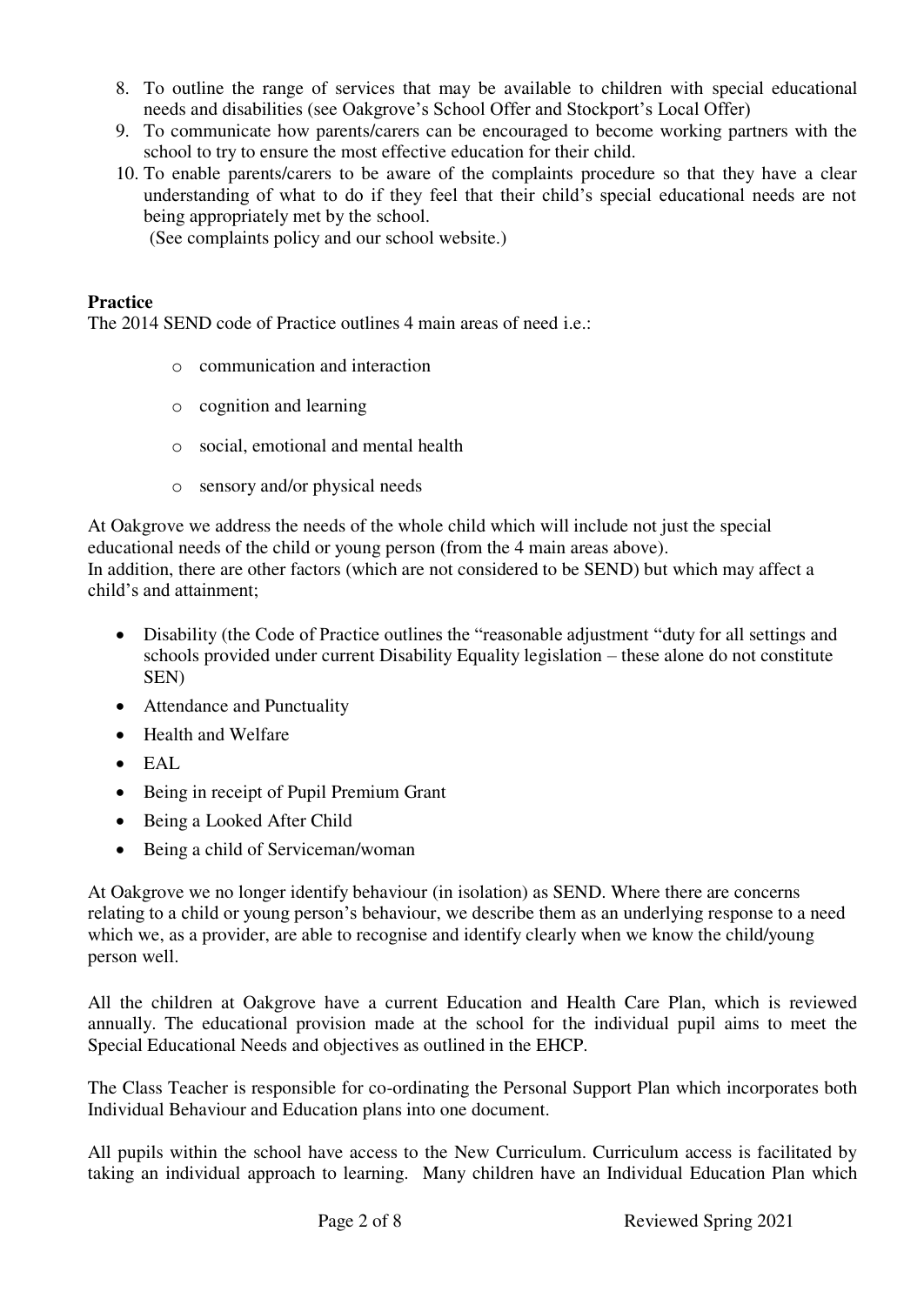outlines their learning targets in Literacy and in Numeracy if these are outlined on their EHCP. In addition, pupil's behavioural needs are addressed through the use of an Individual Behavioural Plan.

All pupils within the school have access to the New National Curriculum. This follows a creative and rigorous approach to the delivery of cross curricular topic themes. Within this framework the curriculum is carefully tailored to meet the needs of each class group and individual children within each class. Each child has individual learning targets in Maths and English. Where appropriate, as indicated in the child's Statement of Special Needs, these are detailed within the child's Personal Support Plan.

## **Arrangements for co-ordinating educational provision for children with SEND**

#### **Admission Arrangements**

The school has a comprehensive Referral and Admissions Policy which has been agreed with the Local Authority.

The School has published a School offer, available on the School website:

<http://www.oakgrove-primary.stockport.sch.uk/school-offer/>

which parents/carers are invited to read alongside the Referral and Admissions policy.

Parents are also invited to read Stockport's Local Offer:

<http://www.stockport.gov.uk/atozindex/sendreform/localoffer/>

and visit the CYPDP website for more information on SEN(D) provision in Stockport: <http://www.stockportcypdisp.org.uk/>

#### **SEND Specialism**

Oakgrove offers longer-term education to pupils who exhibit a range of social, emotional, mental health difficulties. The children admitted to the school may also have additional Special Educational Needs and/or diagnosed disabilities including Specific Learning Difficulties, Dyspraxia, Attention Deficit Hyperactivity Disorder, Language and Communication Disorder and Social Communication difficulties, Attachment difficulties, Sensory difficulties and Autistic spectrum conditions. The school is able to provide information for parents on a range of special educational needs and disabilities and can offer support to families via the Transition and Family Support Coordinator.

Prior to admission the school works closely with BSS (Behaviour Support Service) and the Local Authority to ensure that the child's needs are identified and assessed as fully as possible so that the appropriate support can be made available. The early identification of special educational needs and disabilities is promoted.

#### **Allocation of resources to and amongst pupils with SEND**

All students at the school have a statement of EHCP, identifying Social, Emotional and Mental Health difficulties (SEMH) as their primary need. The provision made for them allows for a favourable teacher-pupil ratio, with class groups of approximately 7 pupils with a Teacher and a Teaching Assistant in each class. We also currently have a Learning Support Teacher and a Behaviour Support Coordinator and a Transition and Family Support Coordinator who all contribute to meeting the needs of our children and families. In addition, there are 1-2 Teaching Assistants co-located at Outwood Primary School, working with Oakgrove children co-located at both schools.

## **Identification and assessment arrangements and review procedures**

All pupils at Oakgrove have an Annual Review at which progress according to the special educational needs and objectives as outlined in the EHCP, can be discussed. Oakgrove follows the person-centred review format, where pupils are fully involved in the process of reviewing their EHCP alongside their carers/families and other professionals/agencies involved with the education and care of the child.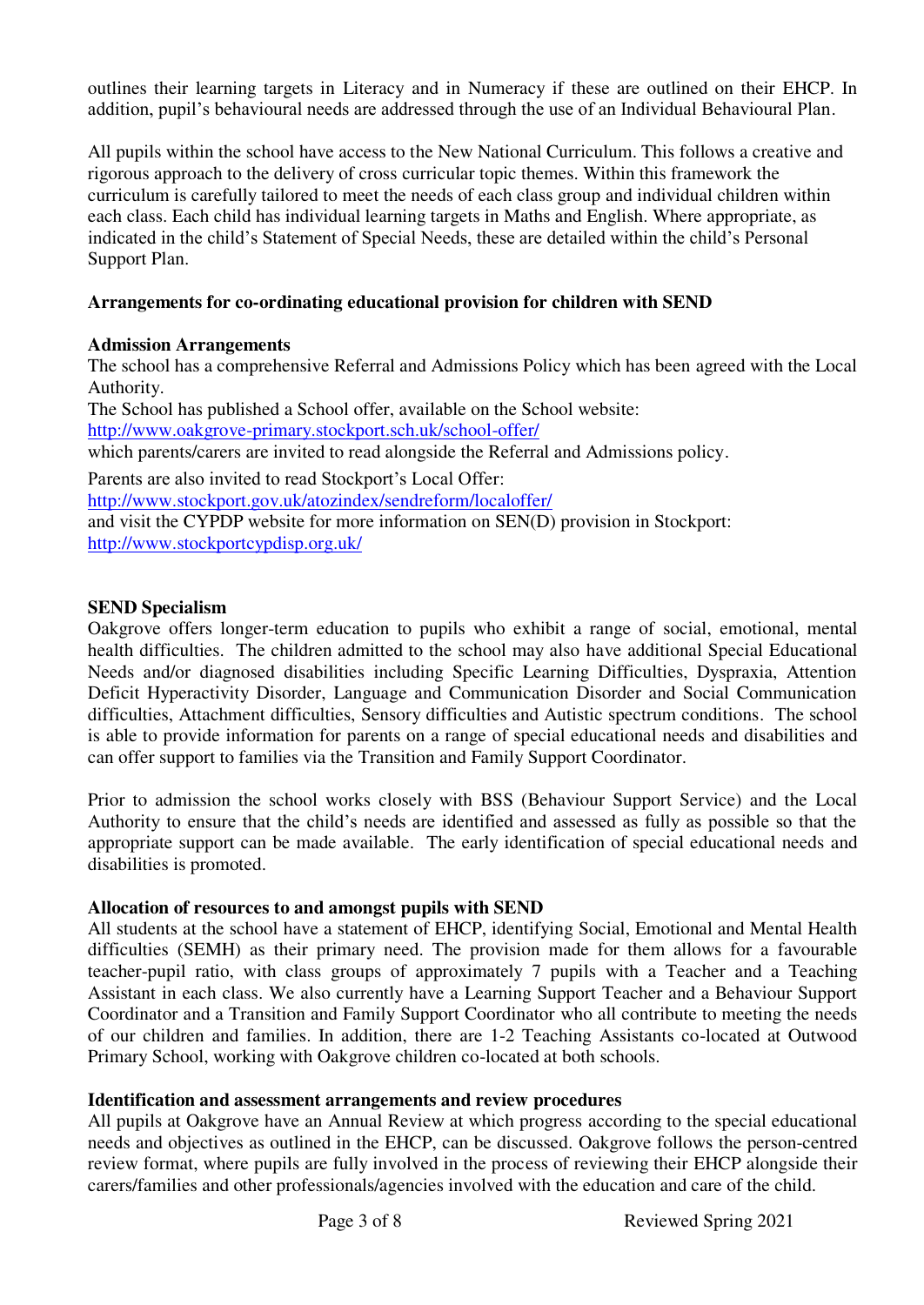An Educational Psychologist (currently Corinne Winters) works closely with the school and will assist with the identification and assessment of the student's special educational needs. In addition to the routine updating of assessments through the Annual Review process, the school, the Educational Psychologist, LST, parents and any other agencies involved, work proactively together to investigate and address any issues that may arise or amend the EHCP, where appropriate to show achievements. Children at the school may experience changes in their behaviours, both positive and negative, as a result of both external and internal influences. The school works in partnership with parents/carers and members of the multi-disciplinary team to identify the cause of such changes and to identify strategies to support the child.

Pupils' academic attainment and achievement is recorded by class teachers, analysed by the SLT and discussed with teachers at termly pupil progress meetings. Where a child is seen to be attaining at a level below the national average for their age, they will access an intervention provided by Oakgrove's Learning Support Teacher (Rachel Davison). Such interventions may include: SERI (Stockport's Early Reading Intervention), BRP (Better Reading Partnership) and Motivational Maths. If a child has difficulties with their fine or gross motor skills they will access Motor Skills United (provided by the Behaviour Support Coordinator).

All children access the end of Key Stage SATs (unless their SEND means they should be disallowed access/or accessing the test would prove detrimental to them.) Where children have Speech and Language difficulties, usually identified on their EHCP, or after being referred to SALT (by school or another agency) children will receive support from Oakgrove's Speech and language therapist.

These assessments and interventions and the resultant progress are shared with parents/carers on a termly basis, via Parents' Evenings in the Autumn and Summer Terms and via an annual report in the Spring/Summer term and during the aforementioned Annual EHCP review, as well as on an ad hoc basis via phone calls or home visits throughout the year.

## **How children with SEND are integrated into school as a whole.**

As a specialist provision for children with social, emotional, mental health and behavioural difficulties, all children are fully integrated into the life of the school. Pupils are taught according to their ability levels. Structured opportunities are provided for classes to interact during certain lessons in an attempt to help students to co-operate with each other. In addition, structured lunch and break time activities encourage children to be involved positively with their peers and to develop their communication and social understanding and skills.

## **Criteria for evaluating the success of Oakgrove's SEND policy**

The key to the successful implementation of the Special Educational Needs Policy is matching provision to need via:

- The progress that individual children make according to their needs and objectives found on their EHCP.
- The progress that individual children make as set out in their Pupil Support Plan.
- The level of school attendance and the number of both temporary and permanent exclusions
- The level of multi-agency working and involvement including Health, Social Care, Education welfare/Services for Young People and Education Psychology
- The progress that individual children make in National tests, particularly in Literacy and Mathematics.
- The level of parental/carer feedback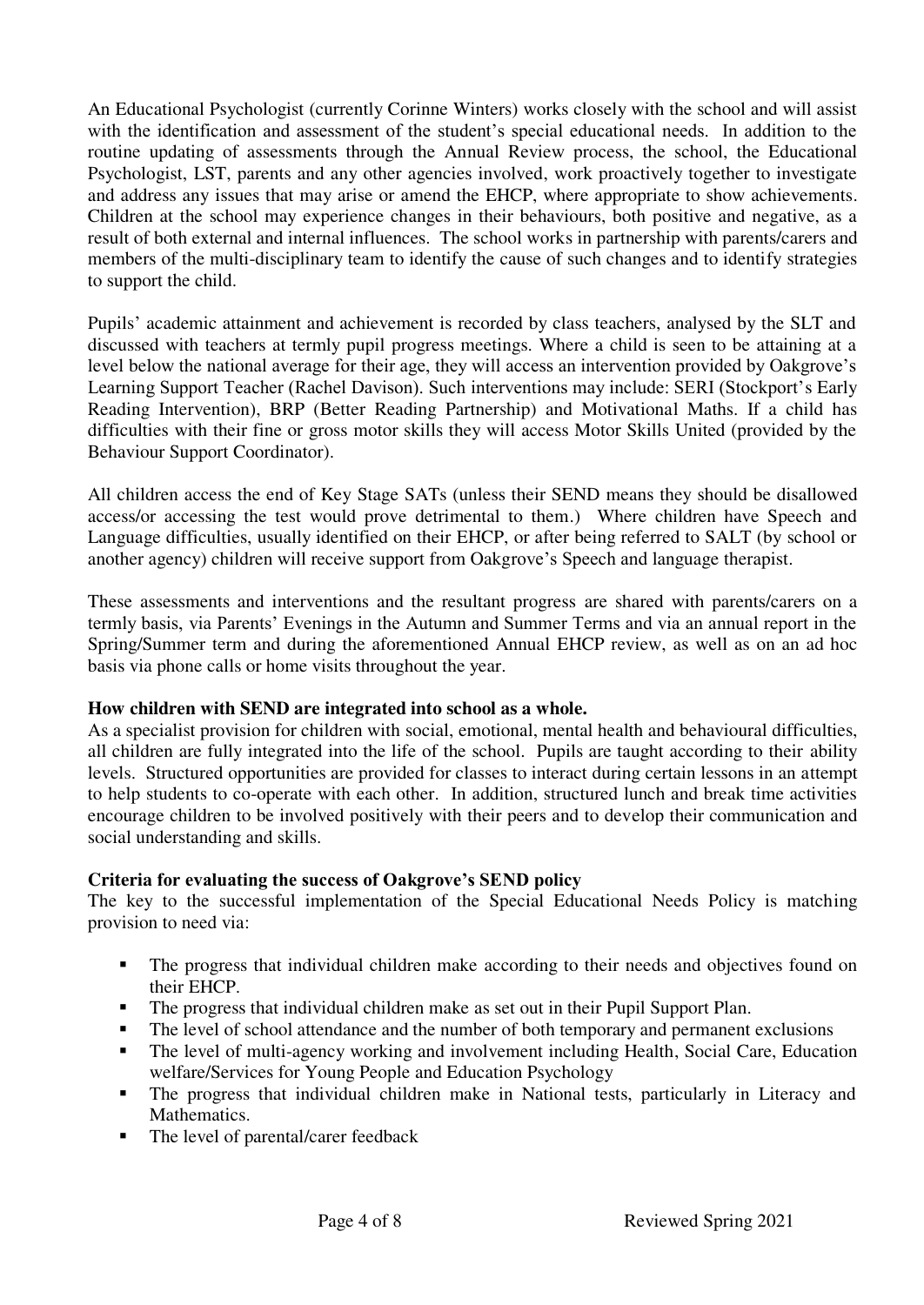### **Arrangements for considering complaints about SEND provision within school.**

See Oakgrove's Complaints Policy and Safeguarding Policy.

#### **SEND Training**

The individual needs of the pupils at Oakgrove are many and varied. The school staff has special educational needs expertise which is shared internally whilst additional external support from the Authority can be called on when more specialist advice is needed.

Oakgrove staff are also involved in the delivery of a range of In-Service Training activities which aim to increase staff's skills in addressing various aspects of SEMH and other special educational needs.

#### **Support Services/multi agency approaches**

The school works within a multi-agency context and benefits from an understanding of the need to work in partnership with BSS, Health, Social Care, Ethnic Diversity, Youth Offending, Multi-agency Safeguarding and Support Hub (MASSH), Education Welfare/Services for Young People (SfYP) and the School's Psychology Service. In addition, the school has access to the Learning Support Service and the Advisory service including Special Educational Needs.

#### **Communicating with and supporting pupils and their families/carers**

The Annual Review represents the one formal occasion when parents are invited into school to review their child's progress. Everything possible is done to make Annual Reviews child-centred and accessible to parents/carers. The Annual Review meeting will consider whether or not a child's needs are being best met at the school as well as communicating to parents/carers the level of progress a child is achieving, in terms of their SEND. If it is felt that the child should move on to alternative provision the transition is well planned and supported.

The school aims to work in partnership with parents. The Family Support Coordinator conducts home visits to discuss pupil progress and to gather thoughts and feedback from parents. Parents are welcomed into the school and the pupils have a daily home-school liaison book to help parents to become more involved with their child's education and school life. In this book, staff relay positive news in addition to informing parents of any difficulties.

Parents are kept informed about the life of the school through regular phone calls as well as the annual report, termly newsletters, regular informal coffee mornings and events, and twice-yearly parents' evenings.

#### **Links with other schools and transition arrangements**

For many of the children who attend Oakgrove, a full-time mainstream placement is not appropriate due to the complexity of their social, emotional and mental health needs, in addition to their specific learning difficulties.

There are children for whom this as appropriate and for them we have developed a provision with an adjacent mainstream school, Outwood Primary, which enables us to give our children an opportunity to experience a mainstream setting with a view to re-integrating them, wherever possible, into full-time mainstream education. We have a support team (currently consisting of a Transition/Family Support Worker and a teaching assistant from Oakgrove) based at Outwood, who enable this. Pupils' time at Outwood is gradually increased, where appropriate, up to a full-time placement. This provision is a vital part of what Oakgrove offers its children.

Links with other special schools in the borough are encouraged through the Special Schools Alliance. This provides a forum for Headteachers to discuss and share information and expertise. Respective Chairs of Governing Boards also attend this meeting.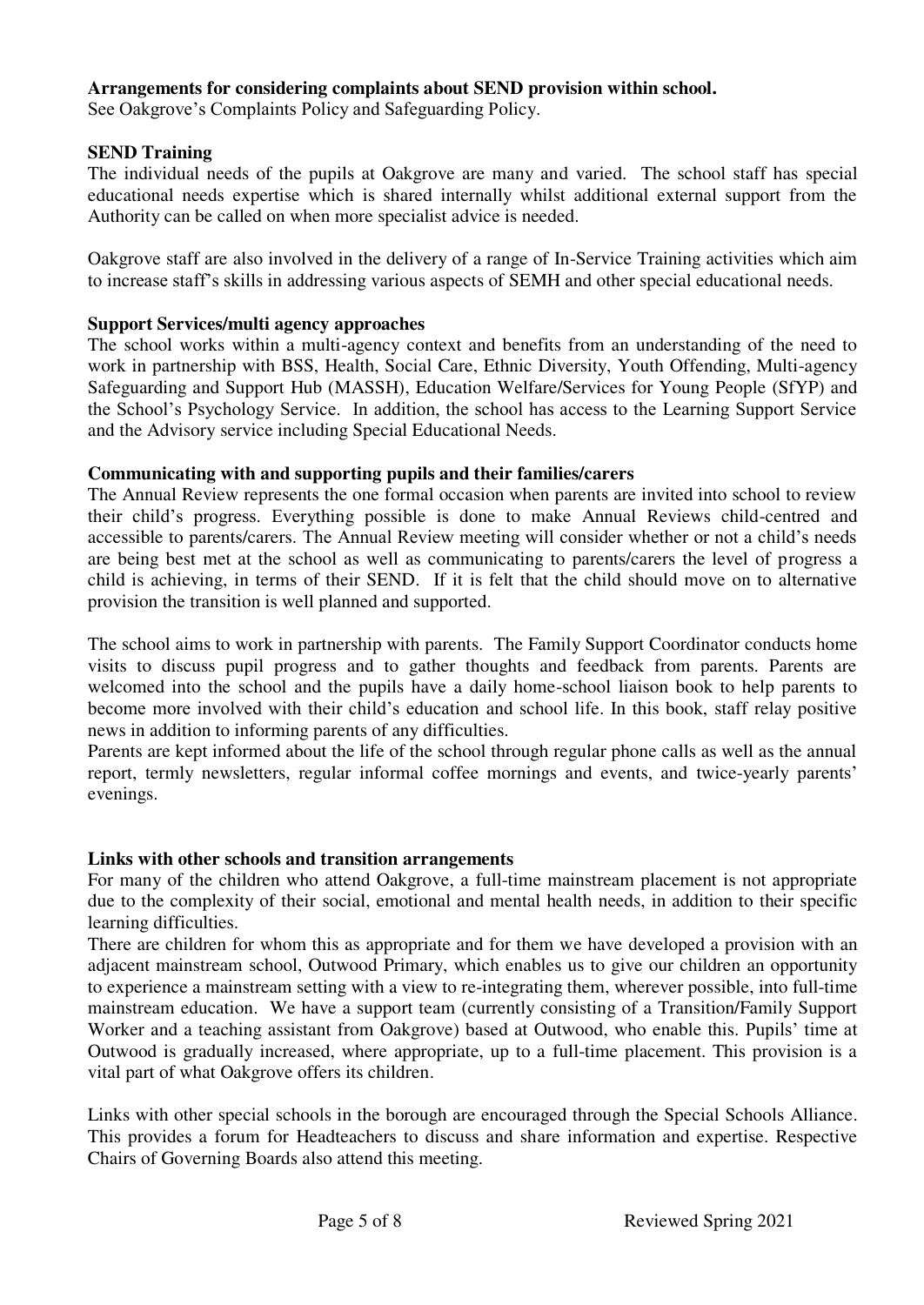Transition into Oakgrove is done successfully via a close working relationship with BSS staff who pass on details of a child to Oakgrove e.g., the One Page Profile, EHCP, IEPs, IBPs, My Plan, any medical condition details and facilitate a visit to Oakgrove for the child and their family/carers.

Transition on to other schools is coordinated by the Transition and Family Support Coordinator who accompanies parents on visits to other schools and facilitates visits to the school for pupils to aid a smooth transition.

Transition from class to class within Oakgrove is decided throughout the Year and children move up to the next class in September depending on age, ability and levels of maturity and whether a more nurturing approach would still be beneficial for that child. A decision to move a child up to the next class is made by all staff and communicated to parents/carers well ahead of time.

#### **Links with other agencies**

The school aims to work within a multi-agency context. Links with the Health Service and Healthy Young Minds (HYMS – formerly CAMHS) and Primary Jigsaw in particular, are both developed and built upon for individual pupils. The school takes a proactive role and will refer children on to HYMS, after consulting with parents/carers, EP and other agencies, if it is thought that they are in need of such specialist support. Where Social Care are involved with a pupil and their family, links are encouraged by ensuring that Social Care is invited to any relevant meetings. Again, the school will also take a proactive role in helping the family to obtain Social Care support by making referrals if the family request this or this is deemed necessary, in line with our safeguarding policy.

Primary Jigsaw is a preventative and early intervention multi-agency team that works alongside Community HYMS and other services in Stockport. Although Primary Jigsaw does not work directly with children and families once admitted to Oakgrove, they will often have worked with the family. Close liaison with the service allows for relevant information to be shared.

## **Managing the needs of pupils with medical conditions**

- Oakgrove recognises that pupils at school with medical conditions should be properly supported so that they have full access to education, including school trips and physical education. Some children with medical conditions may be disabled and where this is the case the school will comply with its duties under the Equality Act 2010.
- Oakgrove will support pupils at school with medical conditions appropriately (by adhering to their care plan, following advice and guidance from medical professionals and parents/carers, via thorough risk assessment, regular communication with the child and their parents/carers and the appropriate health care professionals).
- Pupils with a Care Plan (provided to school by Stockport's School Nursing Team) will have this plan reviewed on a termly basis, by Oakgrove's First Aiders (currently Mary Breckwoldt, Abby Williams and Matt Comley).

Please see Oakgrove's policy on managing medical needs for all pupils available on the school website or contact school for a copy and recent guidance published by DfE; refer to [www.sendgateway.org.uk](http://www.sendgateway.org.uk/)

## **Monitoring and evaluation of SEND.**

Oakgrove regularly and carefully monitors and evaluates the quality of provision offered to all pupils by:

 Annual CPD meetings of the SENDCO and the Headteacher, and termly supervision meetings between the SENDCO and the Headteacher.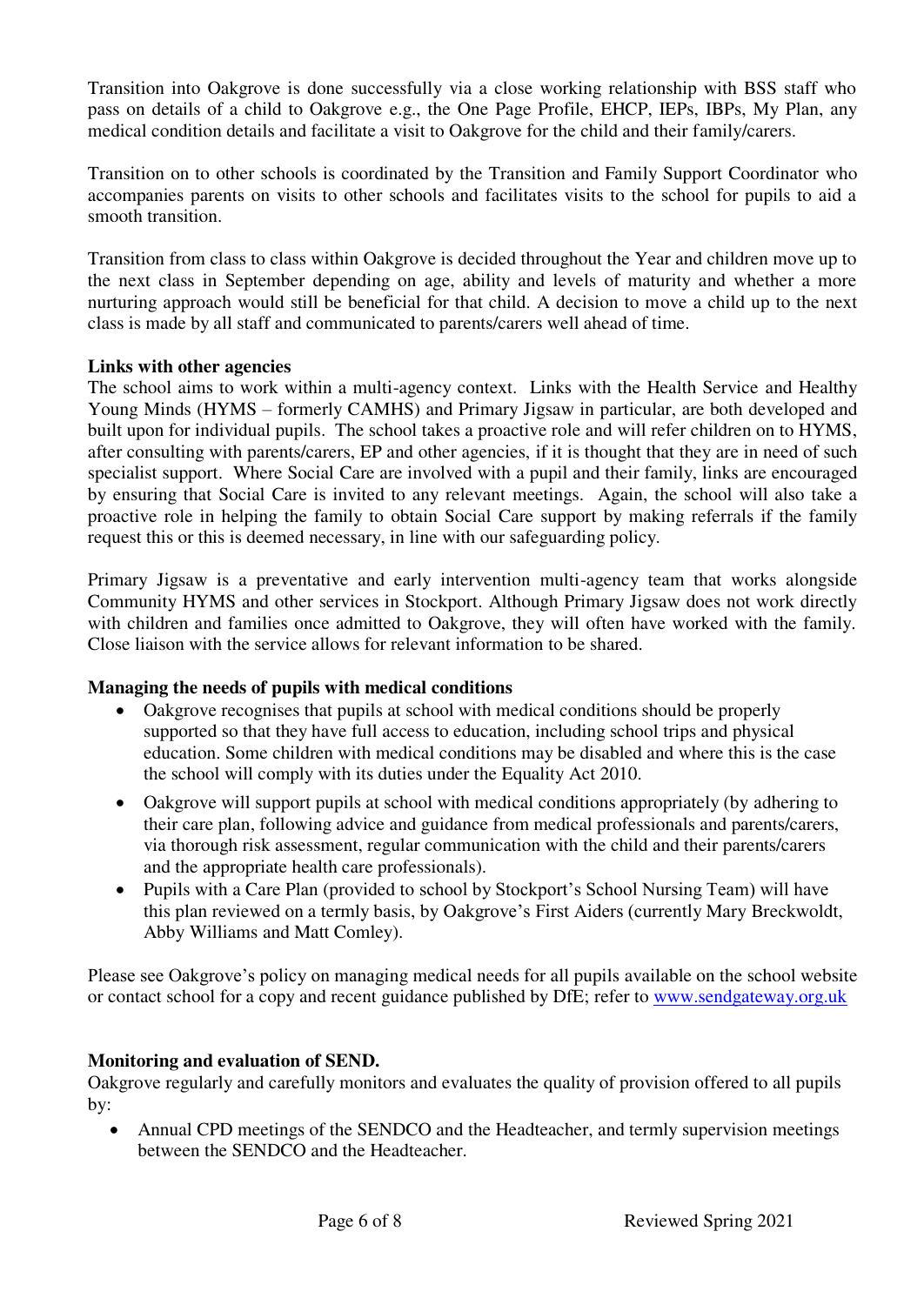- Termly meetings between the School Governor for SEND and the SENDCO, to update the Governor on any changes and to provide an opportunity for the Governor to question the SENDCO on practise and on any recent developments in SEND (following Governor training). Annual reporting to Governors and Parents/carers by the SENDCO (on recent developments in SEND). Annual review of this policy by the Governing Board.
- Oakgrove also audits parents and all staff and children, annually, to gather their views on the provision of support and resources and training at Oakgrove. These views are collated by the SENDCO and shared with the Governors, staff and Headteacher, annually.

## **Training and resources**

- In order to maintain and develop the quality of teaching and provision to respond to the strengths and needs of all pupils, all staff are encouraged to undertake training and development. (see above: SEND Training.)
- All teachers and support staff undertake induction on taking up a post and this includes a meeting with the SENDCO to explain the systems and structures in place around the school's SEND provision and practice and to discuss the needs of individual pupils.
- The SENDCO leads regular staff meetings, updating staff on changes to local and National SEND practise and legislation.
- The school's SENDCOs regularly attend Stockport's termly Primary SENDCO network meetings in order to keep up to date with local and national updates in SEND.
- The SENDCO is also part of a cluster of SENDCOs who meet regularly to discuss changes to SEND policy, with particular reference to person centred approaches.

## **Roles & Responsibilities**

- Oakgrove's SEND Governor is Michael Clack
- The SENDCO (Helen Hammersley) is also the Designated Teacher with specific Safeguarding responsibility.
- The SENDCO (Helen Hammersley) is also responsible for managing PPG/LAC funding and liaising with the Virtual Schools team
- The Headteacher is responsible for managing the school's responsibility for meeting the medical needs of pupils.

## **Storing and managing information**

- All pupil's SEND files are stored confidentially (for access only by school staff) in both paper copies and electronically (password protected.) When documents e.g., annual reviews, are forwarded to Stockport's SEN dept, they are password protected.
- SEND documents are forwarded to receiving schools (when pupils transition onwards) by hand (by a member of Oakgrove staff) and a signed receipt is obtained.
- SEND (paper) documents are not kept at Oakgrove once a child leaves Oakgrove. Electronic documents are archived and kept (in accordance with the Record Retention Scheme) until the child reaches 25.